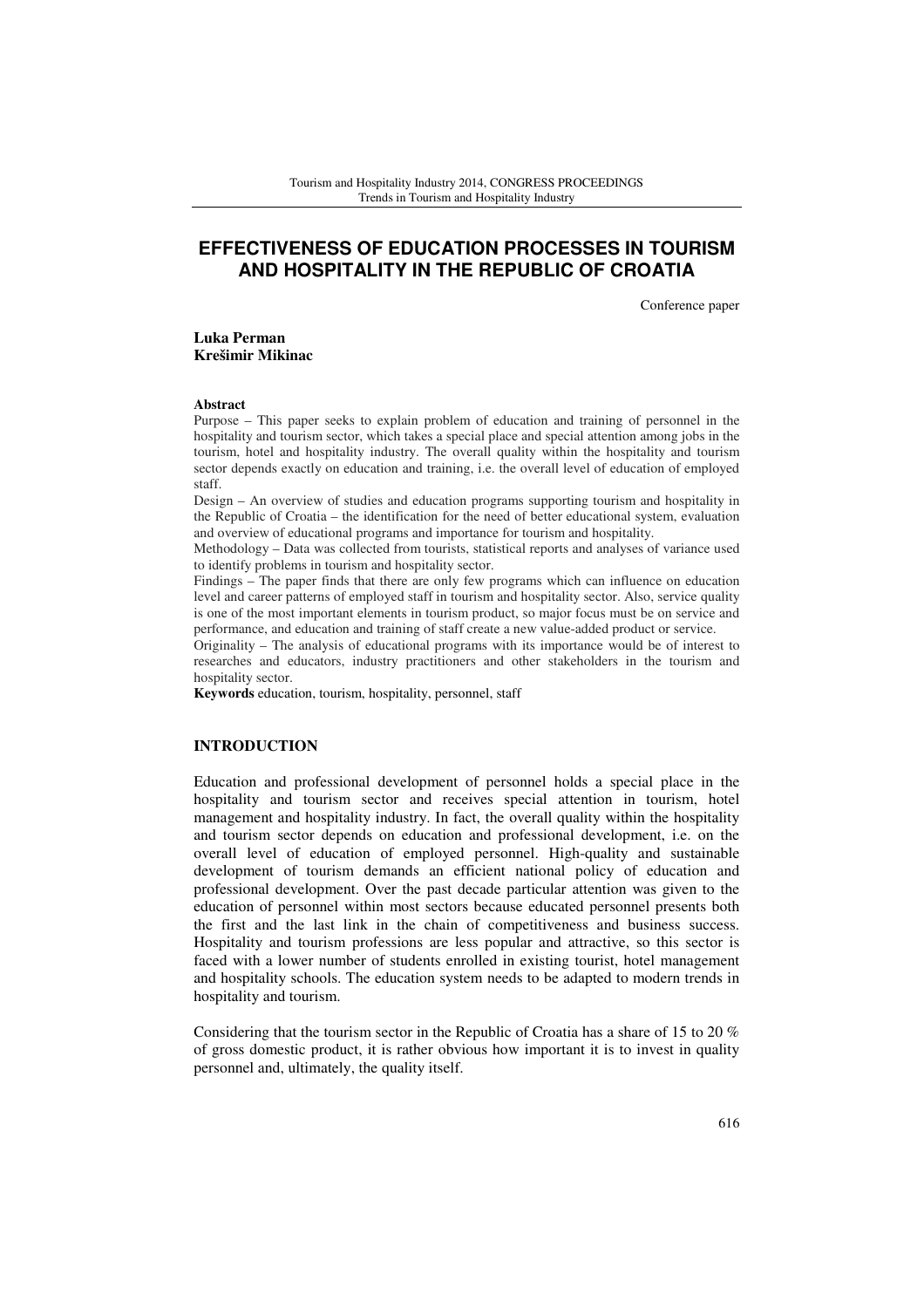The aim of this article is to present the importance of the education of personnel in the fields of hospitality and tourism, as well as the importance of paying attention to one of the most important drivers of Croatian economy and the sector which employs a relatively large number of the population. It also aims to present the manner in which the problem of personnel education can be addressed through secondary and higher education, and through lifelong learning programmes. The following methods were used in this paper: methods of induction and deduction, compilation, comparison, synthesis and analysis, empirical method, the counting method, and the survey method. The paper analyses the number of secondary school students, the structure and number of people attending the lifelong learning programme "Food and Beverage Specialist", and the elements of guests' satisfaction in hospitality and tourism.

# **1. THE SIGNIFICANCE OF EDUCATION FOR HOSPITALITY AND TOURISM**

Education of personnel and their professional development comprise the most important factor that both directly and indirectly reflects the competitiveness of tourism products. On the tourism market, the Republic of Croatia has been recognized as a destination that can develop its potentials, and following the accession to the EU additional efforts need to be invested in strengthening competitiveness, promoting both existing and new resources, services, and products. Only educated personnel in hospitality and tourism enable the development of new technologies, innovative products and services, aiming to increase competitiveness of the tourism product, company and country.

Personnel education and professional development are very important for hospitality and management, which is confirmed by global education institutions and associations, the most influential being the World Tourism Organization whose observations and analyses are centred around personnel education and professional development. Highquality personnel, their knowledge and experience, as well as unused potential greatly affect the achievement of business results, and, through that, the very future of a company.

Figure 1 shows that less than 10 % of all students that finish secondary education come from a vocation that contributes to the national gross domestic product with a 15 to 20 % share. In other words, when compared, of 45,293 students that finished secondary school in the school year 2006-2007, 4,074 students (9 %) finished secondary schools of hotel and tourism management and hospitality. In the following school year 2007- 2008 the total number of students was 44,028, among which 3,809 students (8.6 %) finished secondary schools of hotel and tourism management and hospitality. In the school year 2008-2009 the total number of students amounted to 44,877 students, and 3,826 (8.5 %) of them finished secondary schools of hotel and tourism management and hospitality. In the following years the total number of students decreased, while the number of students finishing secondary schools of hotel and tourism management and hospitality increased in both the relative number of students and the relative share. In the school year 2009-2010 the total number of students decreased to 44,367 students, and hotel and tourism management and hospitality vocations participated with 8.7 %,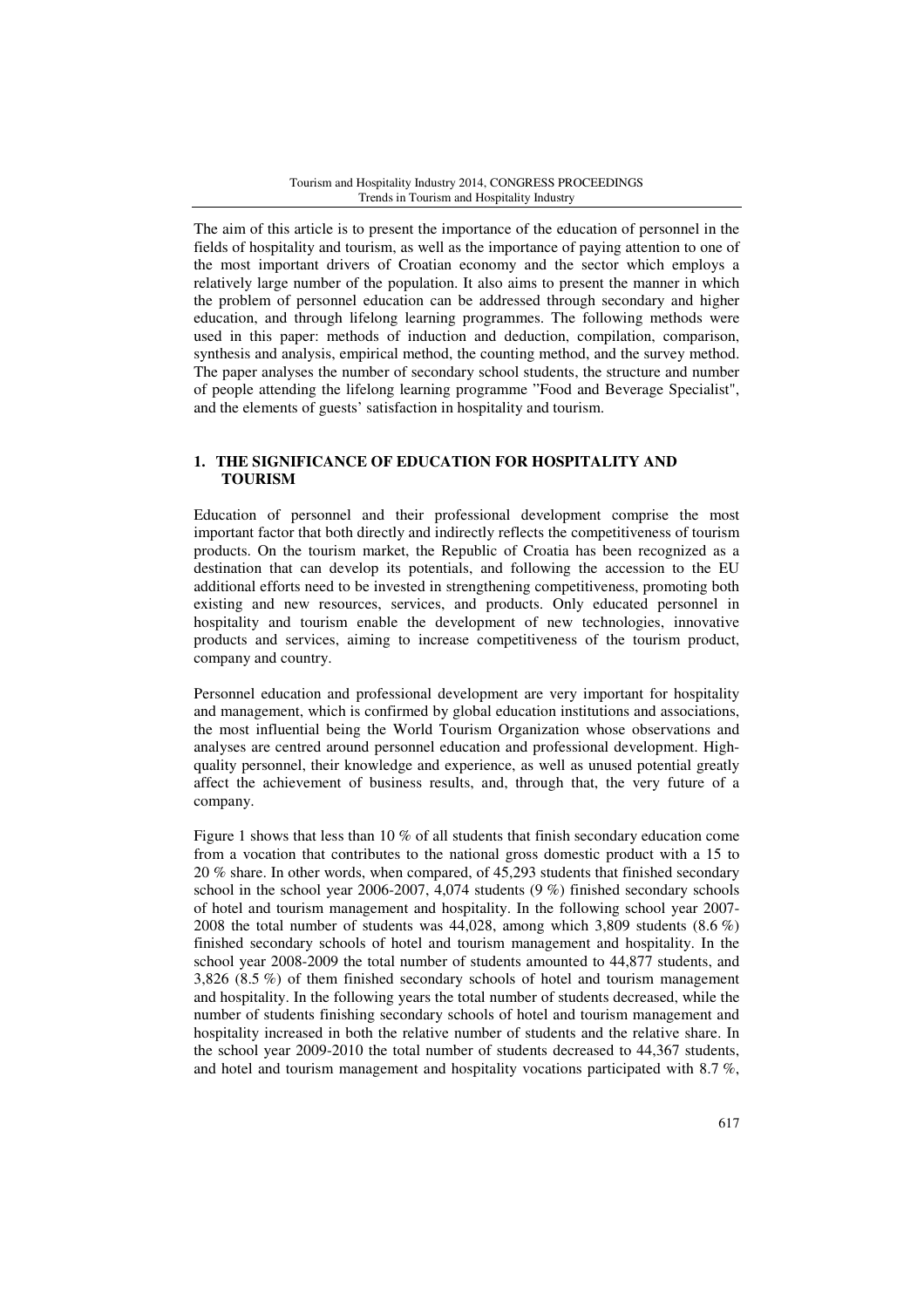#### Tourism and Hospitality Industry 2014, CONGRESS PROCEEDINGS Trends in Tourism and Hospitality Industry

i.e. 3,862 students. In the school year 2010 2010-2011 the total number of students was 42,250, and 3,878 (9.4 %) of them finished secondary schools of hotel and tourism management and hospitality.

### Figure 1: **Correlation between the total number of students that finished secondary education and the students that finished secondary schools of hotel and tourism management and hospitality**



Source: According to SYRC, 2012

Added value in hospitality and tourism can be achieved with professional and educated personnel whose work reflects their creativity, experience, competencies, motivation and satisfaction from providing services. Tourism companies that have embraced the work and business trends of international tourism companies, and recognized how to create new values for achieving competitive advantages have concluded that they must take care of human potentials, which is shown in Figur create new values for achieving competitive advantages have concluded that they must take care of human potentials, which is shown in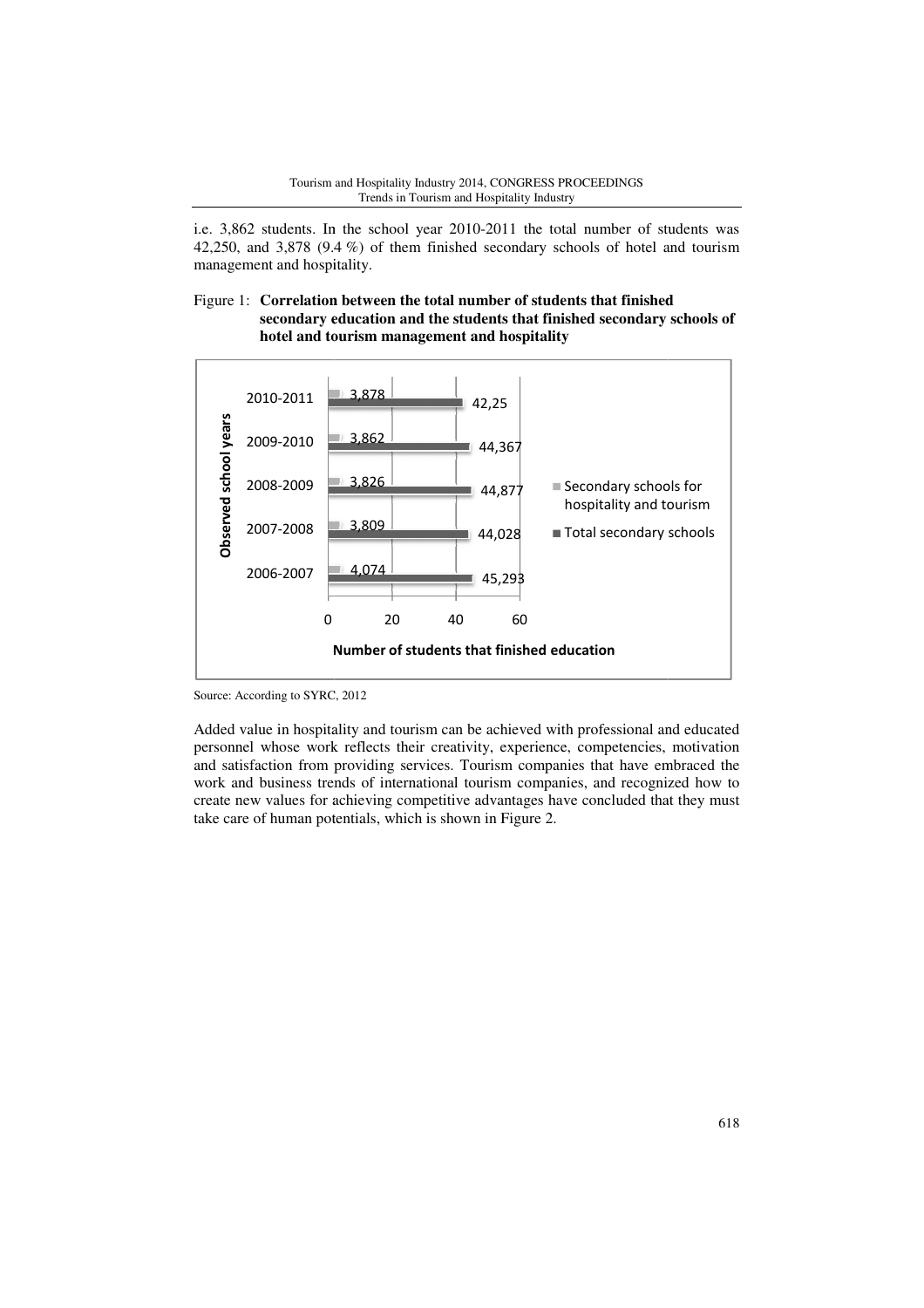

Figure 2: **Interaction of knowledge, intellectual capital and competitiveness**

Source: Intelektualni kapital, Temeljni čimbenik konkurentnosti poduzeća, Ministry of economy, labour and entrepreneurship, Zagreb, 2009, p. 62

Companies that continuously invest in education and professional development of personnel create new added value of the product or service. By investing in education of personnel companies manage knowledge, competence and capabilities of personnel in order to continually develop intellectual capital that will contribute to the in order to continually develop intellectual cap<br>development of company's competitive advantages.

Furthermore, one of the reasons for lack of learning among personnel is the fact that a large number of companies works only during the season. Seasonal workers, who make up over 40 % of the total number of employees, characterized by low motivation, low quality as well as poor knowledge, skills and competencies. Education and professional development of personnel are organized only in large hospitality and tourism development of personnel are organized only in large hospitality and tourism companies, but the flaw of such an education is that it is usually not long enough or elaborated enough, while their quality is also questionable.

With regard to the desired qualitative advancement in tourism and the overall competitive ability of the sector, special attention must be paid to the development of innovative education programmes<sup>1</sup> that can be provided through:

- Development of appropriate professional training programmes for tourism personnel
- Providing direct support for their positioning in tourism education, professional training and other forms of knowledge transfer, and for the creation of the policy of structural education in tourism
- Information management to promote personnel work activity, both in supply and in demand
- Training in tourism in order to improve business operations
- Development of an education programme in tourism

<sup>&</sup>lt;sup>1</sup> Peršić, M., *Obrazovanje, znanost i kadrovi kao pretpostavka razvoja turizma*, http://www.uniri.hr/gprt/f, 2005., p. 85.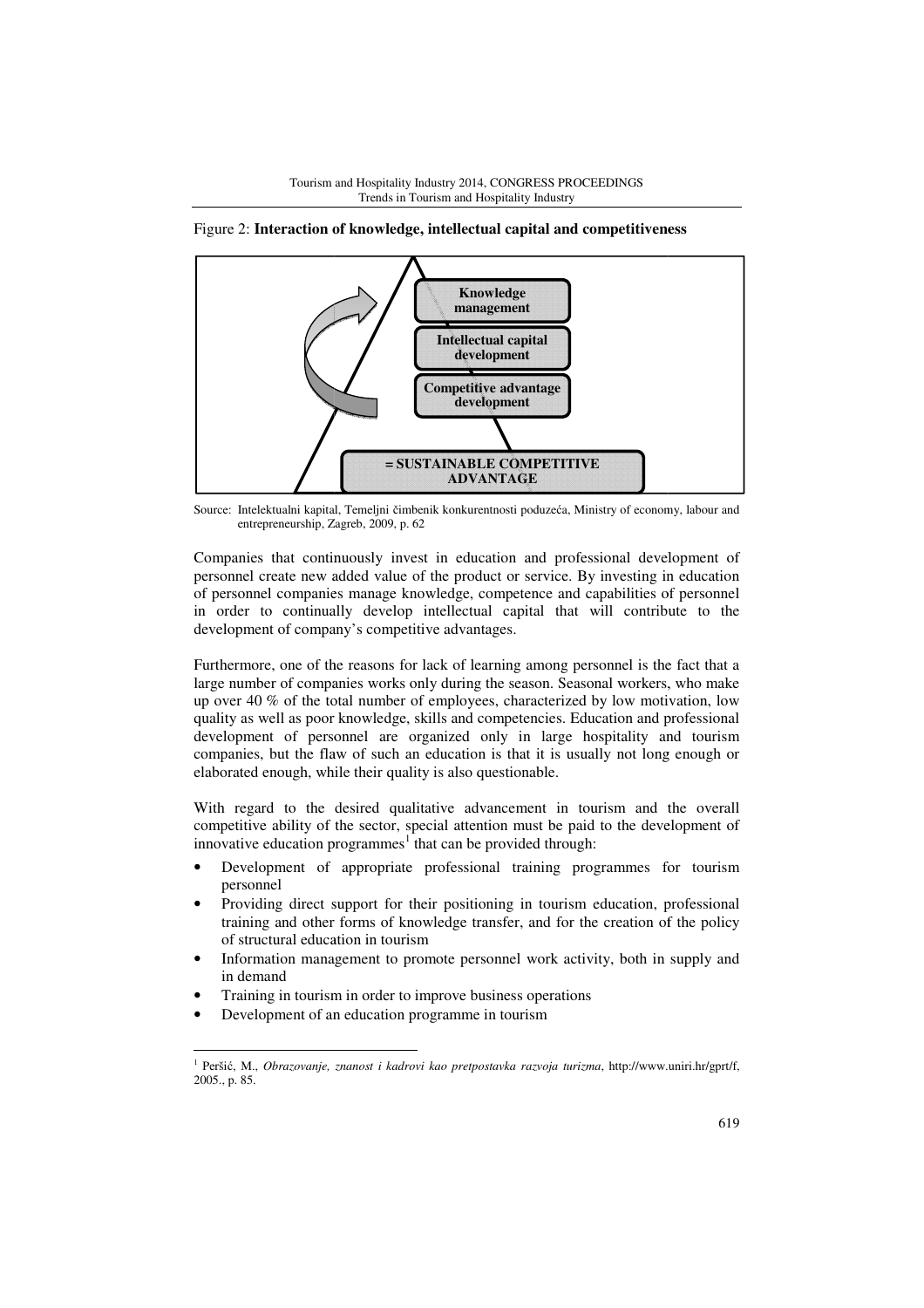- Providing help to tourism personnel consulting services and research
- Implementation of a quality programme –Ted Qual programme
- Assessment of information and other needs in tourism, and
- Promotion of training in order to achieve quality in tourism

Investment in its personnel is inevitable for a tourism company striving to meet the guests' needs since it thereby educates them to provide additional satisfaction to customers. Moreover, satisfied personnel will demonstrate their satisfaction in their contact with guests, thus presenting an organization culture that will ultimately affect the guests' satisfaction.

The organization culture of a hotel company is created by its management, top management as a rule, with its philosophy and business orientation through systematic implementation and development of basic values and norms of behaviour, manner of communication, system of promotion and management style in general. The most important means in creation and development of the existing organization culture of hotel companies is  $IT^2$ , whose rapid development can provide very good solutions for the application and implementation of organization culture.

# **2. PERSONNEL ISSUE IN HOSPITALITY AND TOURISM**

The implementation of a quality policy in secondary and higher education institutions which will particularly strive for long-term development and long-lasting educational values in the tourism sector didn't completely take hold in academic circles. Big problem of the tourism industry in Croatia is the public perception of vocational occupations such as waiter, receptionist, chef, etc. seeing that the public misunderstands occupations in tourism, which is one of the potential reasons for the lack of quality personnel since students show no interest in the above occupations. Therefore, enterprises in the tourism industry face problems when hiring, developing and maintaining a dedicated, competent, well-managed and motivated workforce focused on providing quality products to increasingly more demanding and critical customers.

In order to help eliminate potential personnel problems, the Ministry of Tourism presented the ˝Programme for encouraging personnel education in hospitality and tourism˝, which is based on the Croatian Government's programme guidelines and the Croatian tourism development strategy. The Programme for encouraging personnel education in tourism aims both at raising the quality of Croatian tourism by educating new personnel and professionally training existing personnel, and at raising interest among the young for vocations in hospitality and tourism by raising educational standards.

<sup>2</sup> Galičić V., Ivanović S., *Informacijska tehnologija i organizacijska kultura hotelskih poduze*ć*a*, Informatologia, Vol. 41, Zagreb, 2008, p. 35.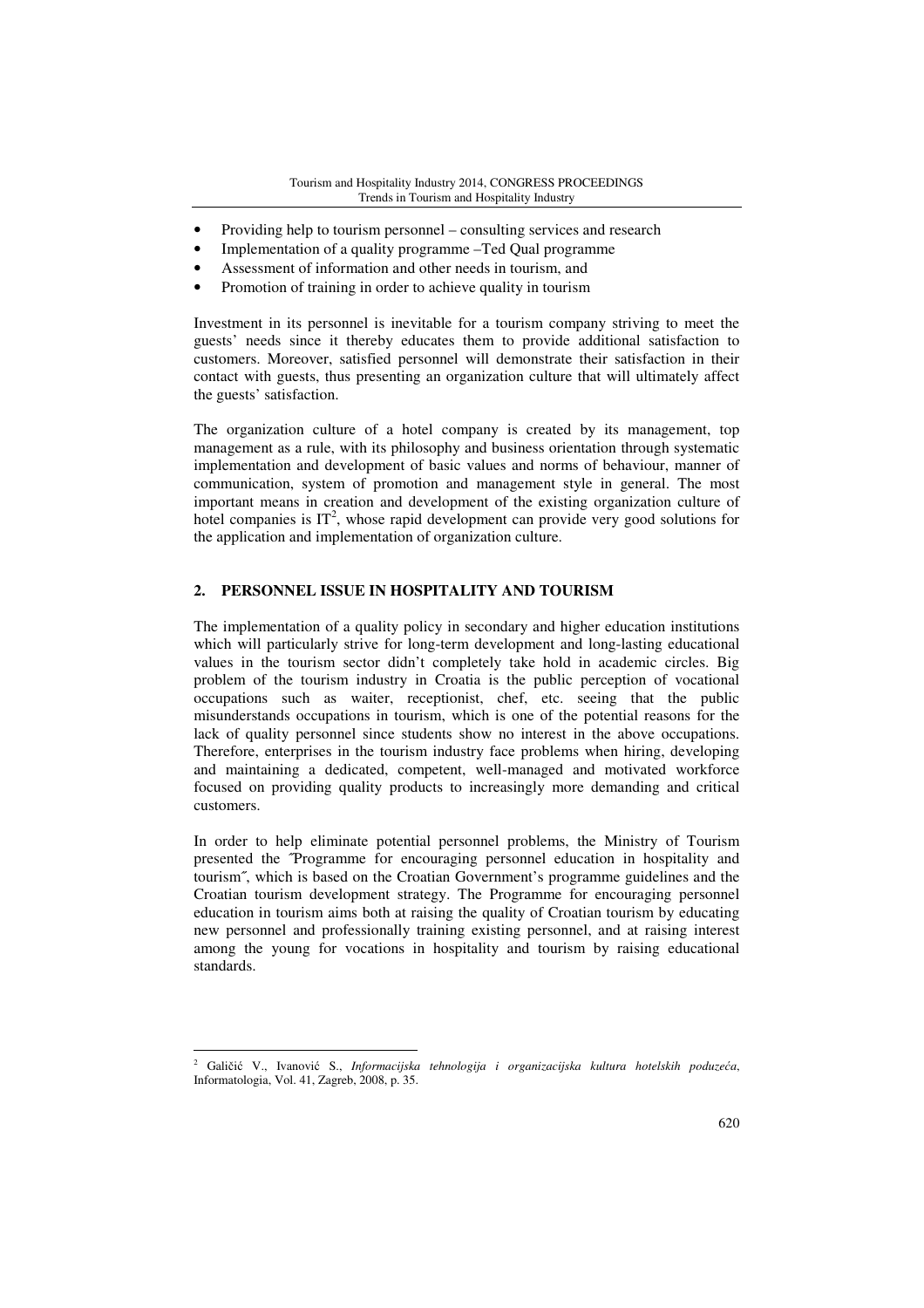According to Bartoluci and Budimski, the system of secondary education of personnel is complex and not entirely representative from statistical data<sup>3</sup> so it requires a separate research. The tourism sector is characterized by its complexity due to different profiles of professional personnel such as: travel guide, tourism and hotel management school graduate, animator, receptionist, waiter, bartender, sommelier, hostess, cook, baker, pastry chef, maintenance staff, security and other types of professions and jobs.

# **3. SECONDARY EDUCATION IN THE HOSPITALITY AND TOURISM SECTOR IN THE REPUBLIC OF CROATIA**

In the school year 2006-2007 4,074 students finished secondary school for hotel and tourism management, and that number decreased by 7 % in the following school year 2007-2008. The school year 2008-2009 again saw an increase trend in the number of students – that year 3,826 students finished secondary school in the hospitality and tourism sector, which is still  $6\%$  lower than in the school year 2006-2007. However, a positive shift can be observed and it continues in the school year 2009-2010 when 38 more students finished the school than in the previous year, which is almost 1 % more when compared to the previous year. In the school year 2010-2011 3,878 students finished school, indicating a slight increase of 0.4 %. The number of students in this sector continues to grow.

When it comes to student enrolment, weaker growth can be attributed to poor promotion of professional occupations and weak employment opportunities after graduating from secondary school. In order to entice a positive trend in student enrolment in schools, the Ministry of Tourism has initiated a programme that encourages the education and professional training of personnel in the hospitality and tourism industry. Counties, as founders of secondary schools, will participate in the programme with the same amount as the Ministry, and the same applies when it comes to secondary school and higher education student scholarships, and participation in equipping demonstration rooms in schools for occupations in tourism and hospitality.

|                                   | <b>Finished secondary school</b> |           |           |           |           |  |  |  |
|-----------------------------------|----------------------------------|-----------|-----------|-----------|-----------|--|--|--|
|                                   | 2006-2007                        | 2007-2008 | 2008-2009 | 2009-2010 | 2010-2011 |  |  |  |
| <b>Hospitality</b><br>and tourism | 4.074                            | 3.809     | 3,826     | 3.862     | 3.878     |  |  |  |

Table 1: **Students that finished secondary schools in the hospitality and tourism sector by years** 

Source: Statistical Yearbook of the Republic of Croatia, 2012, p. 474

<sup>3</sup> Bartoluci M., Budimski V., *Obrazovni sustav stru*č*nih kadrova za potrebe turizma u Hrvatskoj*, Hrvatski znanstveno stručni skup o menadžmentu u turizmu i sportu: zbornik radova, Vol.1 No.1, March 2010, p. 5.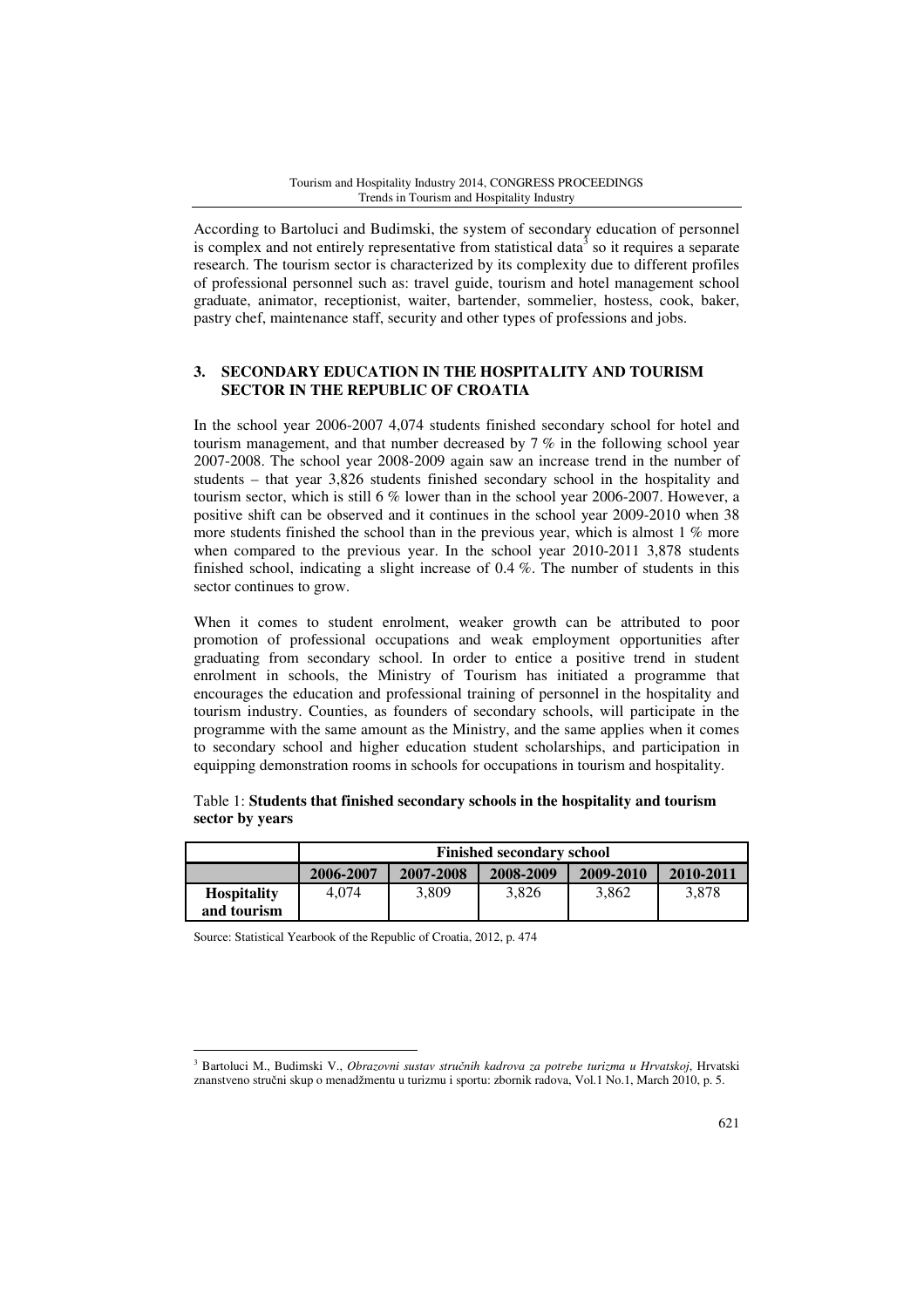Furthermore, the Ministry of Tourism of the Republic of Croatia initiated the project that resulted in the "Study for the improvement of secondary education for the needs of the hospital management and hospitality sectors in Croatia" which set certain goals for improving the education system by:<sup>4</sup>

- Improving work conditions and school rationalization,
- Innovation of existing and the implementation of new plans and programmes,
- Improving teaching classes in schools, especially practical training,
- Improving cooperation between the industry and secondary schools.

The project that is closely connected with this study, initiated by the Ministry of Science, Education and Sports, aims at improving the system of vocational education and training which will lead to the development and accumulation of human capital as a prerequisite for economic growth, quality employment and social objectives. The objectives of the Development Strategy of the Vocational Education System in the Republic of Croatia 2008-2013 are the following:

- To define directions of vocational education development and modes for their realization,
- To determine parameters of changes in vocational education,
- To establish mechanisms for systematic monitoring and realization of objectives,
- To promote equal learning rights and conditions for all,
- To promote vocational education and training,
- To enhance the quality of vocational education,

l

• To build mechanisms of comparability and recognition of Croatian vocational qualifications in Europe (European Qualifications Framework).

In order to achieve the set objectives and tasks, teachers will have a special role in the successfully implemented reform of vocational education. Therefore, the Ministry emphasizes the necessity for reforming the system of initial education, training and promotion of teachers. In addition to the knowledge and understanding of the subject and the scope of work, in a system oriented towards learning outcomes the teacher must have great pedagogical knowledge in applying methods, creating and applying logical operation, and should encourage students to ask questions and discuss.

The policy of the Strategy is rather ambitious as it strives to achieve creative development based on competencies and learning outcomes, as well as harmonization of education and labour market needs. Furthermore, the Strategy includes the concept of lifelong learning whose implementation and upgrade entirely depends on the quality of the constructed vocational education system.

Regardless of the set strategies and the objectives pursued, the secondary education system for tourism has been significantly revised and its implementation does not meet the quality requirement on all levels of education, including practical training in secondary schools and higher education institutions. Secondary vocational schools and trade associations must encourage secondary school students to sign student trainee

<sup>4</sup> Hendija, Z., et al., *Unapre*đ*enje srednjoškolskog obrazovanja za potrebe hotelijerstva i ugostiteljstva Hrvatsk*e, Zagreb: Institut za turizam, 1998., p. 105.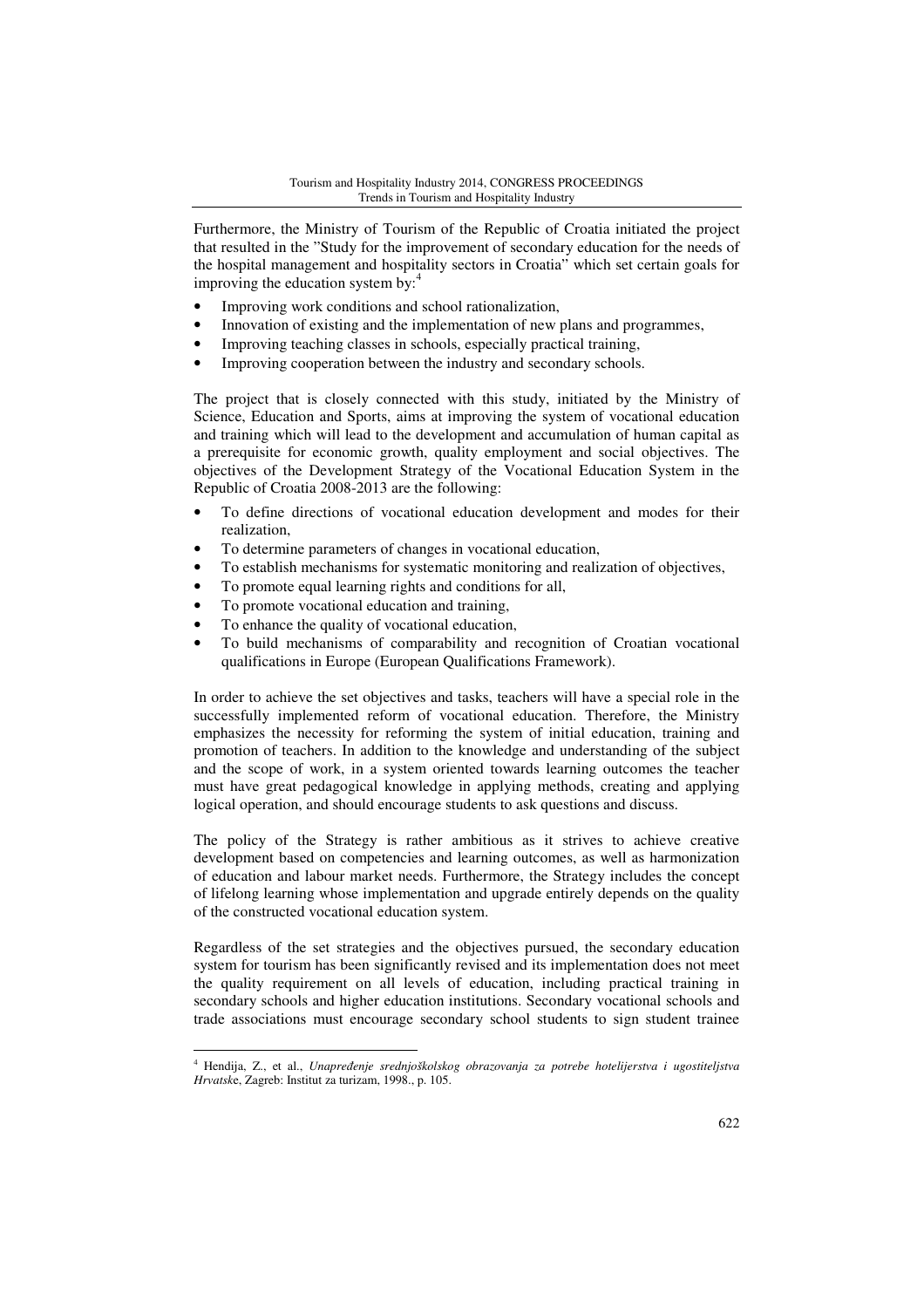agreements with the institutions in which they will have their practical training, and also work after they finish secondary school. Less students finish secondary schools specialized for the needed knowledge in the tourism sector, and consequentially, a large number of unqualified labour force provides services in tourism during the season.

### **4. HIGHER EDUCATION IN THE HOSPITALITY AND TOURISM SECTOR IN THE REPUBLIC OF CROATIA**

A quality policy in higher education institutions is also faced with certain obstacles, especially when valorising long-term values of education in the tourism sector. Much like secondary education, higher education faces similar problems such as insufficient investment and financing of higher education institutions, and reforms that are yet to take hold in some higher education institutions. In other words, all university studies have introduced the so-called Bologna system, and in a few years' time practice will show the quality of professional personnel.

Higher education in the Republic of Croatia for the tourism sector offers different types and possibilities of education and professional development programmes directed towards the education of both different manager profiles and other higher education personnel in the following sectors: finance, accounting, public procurement, planning and analysis, auditing, controlling, marketing and so on. In Croatia there are several systems of higher education of qualified personnel in the tourism sector: university studies, professional degree courses in applied sciences and colleges.<sup>5</sup>

University studies in the field of hospitality and tourism are held at several faculties in Croatia, offering satisfactory quality study programmes:

- 1. The University of Dubrovnik in its programmes offers the opportunity to partake in undergraduate studies, graduate studies and postgraduate studies.
- 2. The Faculty of Tourism and Hospitality Management in Opatija offers the opportunity to study at the undergraduate level, graduate level and postgraduate specialist level: postgraduate interdisciplinary studies, as well as undertake postgraduate doctoral studies "Business Administration in Tourism and Hospitality" and "Management of Sustainable Development" to obtain the academic degree of Doctor of Science. Lifelong learning programmes at the Faculty of Tourism and Hospitality Management include: Travel Guide Seminar, Office Manager Seminar, Tourist Animators Seminar, Hotel Directors Seminar, Differential programme as a prerequisite for the enrolment in graduate studies, Models and Methods for Monitoring Business Excellence, USALI & Benchmarking in Hotel Industry, courses of business communication in foreign languages, as well as the lifelong learning programme "Food and Beverage Specialist".
- 3. The Faculty of Economics in Split offers undergraduate studies, graduate studies and a professional degree course.

<sup>5</sup> Bartoluci M., Budimski V., *Obrazovni sustav stru*č*nih kadrova za potrebe turizma u Hrvatskoj*, Hrvatski znanstveno stručni skup o menadžmentu u turizmu i sportu: zbornik radova, Vol. 1 No. 1, March 2010, p. 8.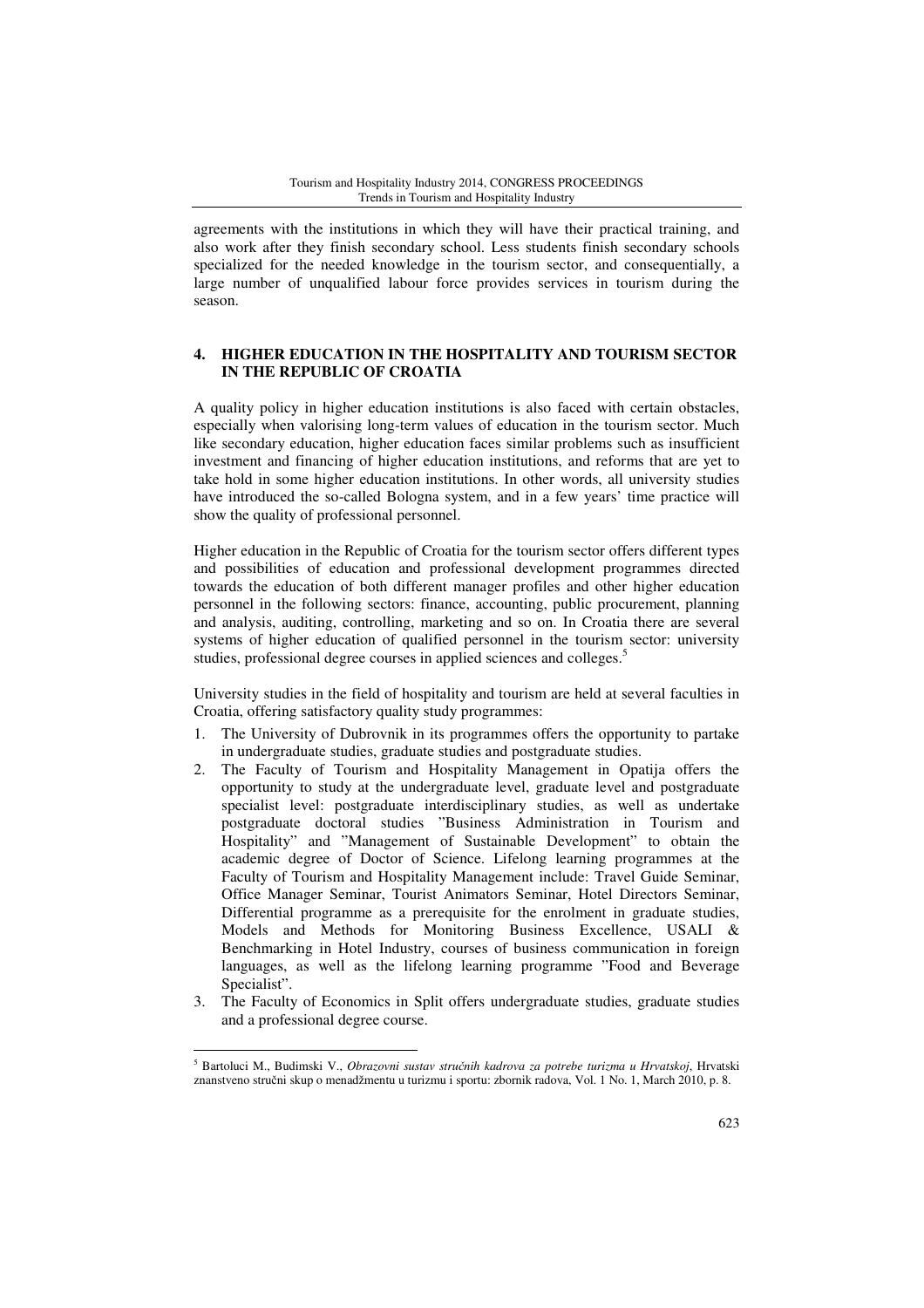#### Tourism and Hospitality Industry 2014, CONGRESS PROCEEDINGS Trends in Tourism and Hospitality Industry

- 4. The Faculty of Philosophy in Zadar offers undergraduate and graduate university studies of culture and tourism (single major) whose programme differentiates it from other faculties and studies because it combines two important and inseparable components of culture and tourism.
- 5. The Faculty of Economics and Business in Zagreb the study of tourism is offered on all study levels - professional degree course, undergraduate programme, graduate programme "Tourism" and postgraduate specialist programme "Management in tourism", as well as the doctoral programme.

The higher education system also includes a system of professional degree courses in applied sciences and a system of colleges which provide several opportunities for education and professional development for tourism needs. The Universities of Applied Sciences in Čakovec and Šibenik are the most important for the tourism sector.

- 1. The University of Applied Sciences in Čakovec offers a professional degree course of Tourism and Sport Management.
- 2. The Business School for Tourism and Hotel Management Utilus offers a professional degree course.
- 3. Zagreb School of Management, a member of the Vern Group, offers an undergraduate professional degree course of Tourism and Hotel Management.
- 4. Virovitica College of Tourism Management and Informatics offers an undergraduate professional degree course "Management in Rural Tourism".

Tourism is in part also studied at other higher education institutions. However, due to lack of information on other higher education institutions and specialized schools and their programmes, they are not separately presented. However, the quality and work results in the tourism sector can be valorised in a few years' time.

Although the offer of tourism study programmes among higher education institutions can be considered satisfactory, the share of professionals with a higher education degree is still relatively small in the tourism sector. That is devastating should one consider the fact that we are a country that traditionally participates in the global tourism market and which used to be the promoter of quality services in tourism.

Given that the education system does not keep pace with technical and technological developments, secondary and higher education institutions in the tourism industry should inevitably harmonize and connect their own educational plans and programmes, practical classes and vocational programmes with the work and development of tourism companies. In order to upgrade knowledge to skill, and to establish a better relation between education and the economy, it is necessary to enhance professional student practice in all secondary, applied science and university studies.

Specificities in personnel education in the field of hospitality and tourism, and particularities of the overall tourist activity, especially an uneven workload (daily, weekly, annually), imposed the need to separate practical classes (held during the school year) from professional practice attended after the school year (during the tourist season). In order to adequately organize the process of organization and attendance of practical classes and professional student practice, and to direct it as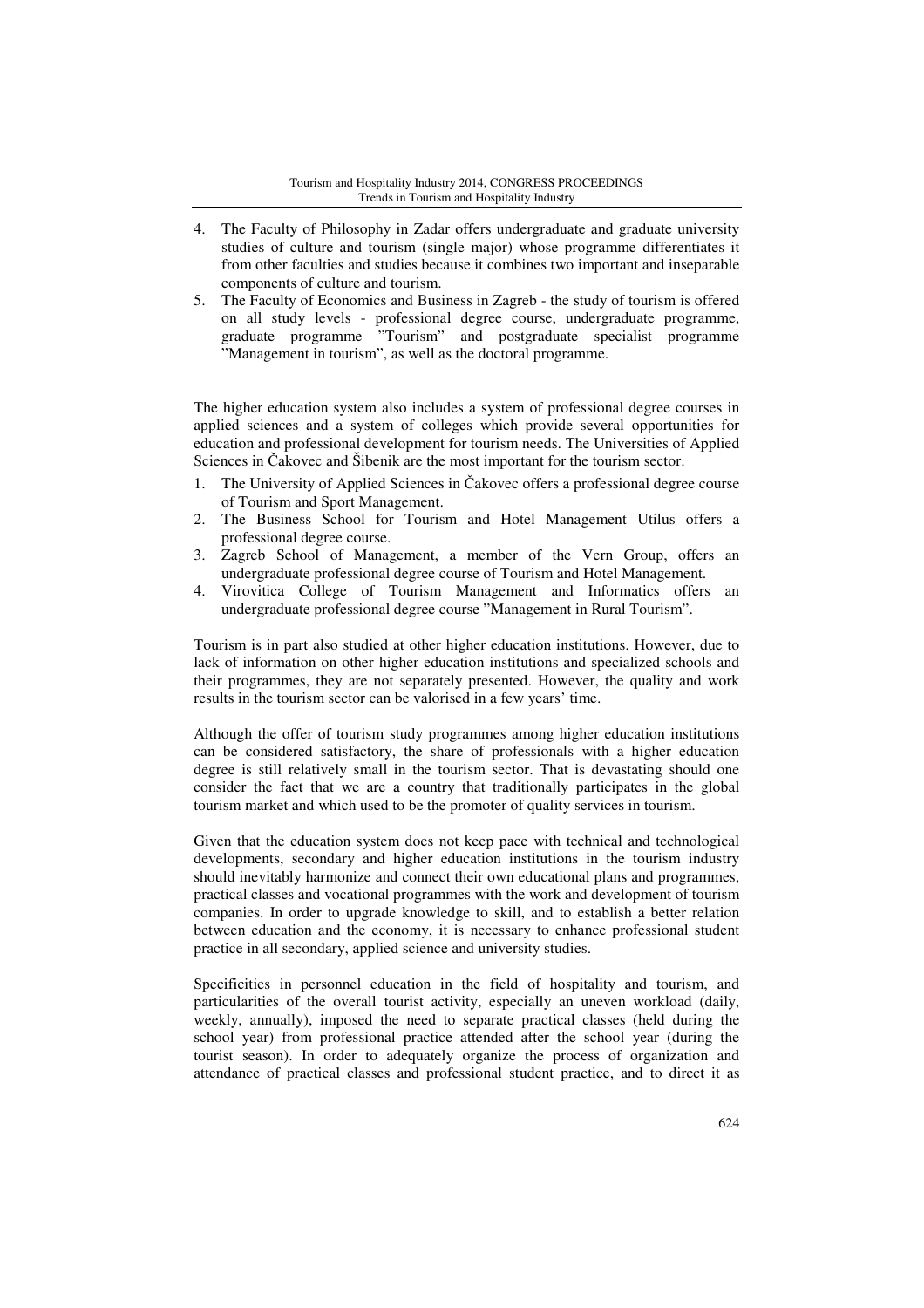planned, certain assumptions must be fulfilled. The most important among them are the following:

- Status and normative regulation, and the position of practical classes in the overall curriculum of secondary schools and faculties, and the personnel policy of a hotel company where students will do their practical work;
- Giving greater importance to personnel and educational and professional issues related to practical lessons;
- More significant engagement of hotel management in the realization of practical classes, as well as the implementation of the their annual (and long-term) plans
- Permanent cooperation between vocational secondary schools and faculties, and hotel companies in which secondary and university students are sent to attend practical classes and student practice.

Education, professional development and practical classes must constitute a permanently programme-directed activity towards actual objectives of secondary and higher education institutions and hotel companies. Due to their significantly numerous personnel and developed organization structure, large hotel companies should permanently be interested in identifying needs in personnel education.

# **5. LIFELONG LEARNING IN THE HOSPITALITY AND TOURISM SECTOR IN THE REPUBLIC OF CROATIA**

When it comes to lifelong learning, the hospitality and tourism sector fails to keep pace with numerous other occupations in the Republic of Croatia, which is the reason behind the initiative of the Association of Employers in Croatian Hospitality (UPUHH). It has developed education and training programmes in cooperation with the Croatian Culinary Federation (HKS), Croatian Sommelier Club (HSK), and the Faculty of Tourism and Hospitality Management, all of which is supported by the Ministry of Tourism of the Republic of Croatia. During a period of ten years UPUHH organized more than 180 seminars for more than 6,000 attendants from all departments of the hotel.

The seminars' objectives include:

- Introductory theoretical lessons introducing the attendants with the obtained level of quality in the provision of services in developed tourist countries, business standards and the overall importance of the profession;
- Practical lessons (workshops) that develop needed skills, specialist knowledge and procedures of production and service workers in the hospitality and restaurant management sectors, especially when it comes to receptionists, hotel hostesses, cooks, pastry chefs, waiters, bartenders
- Creation of assumptions for the enhancement of quality performance of process functions in order for economic subjects in hospitality and tourism, and the overall Croatian economy, to achieve higher quality services and better business results.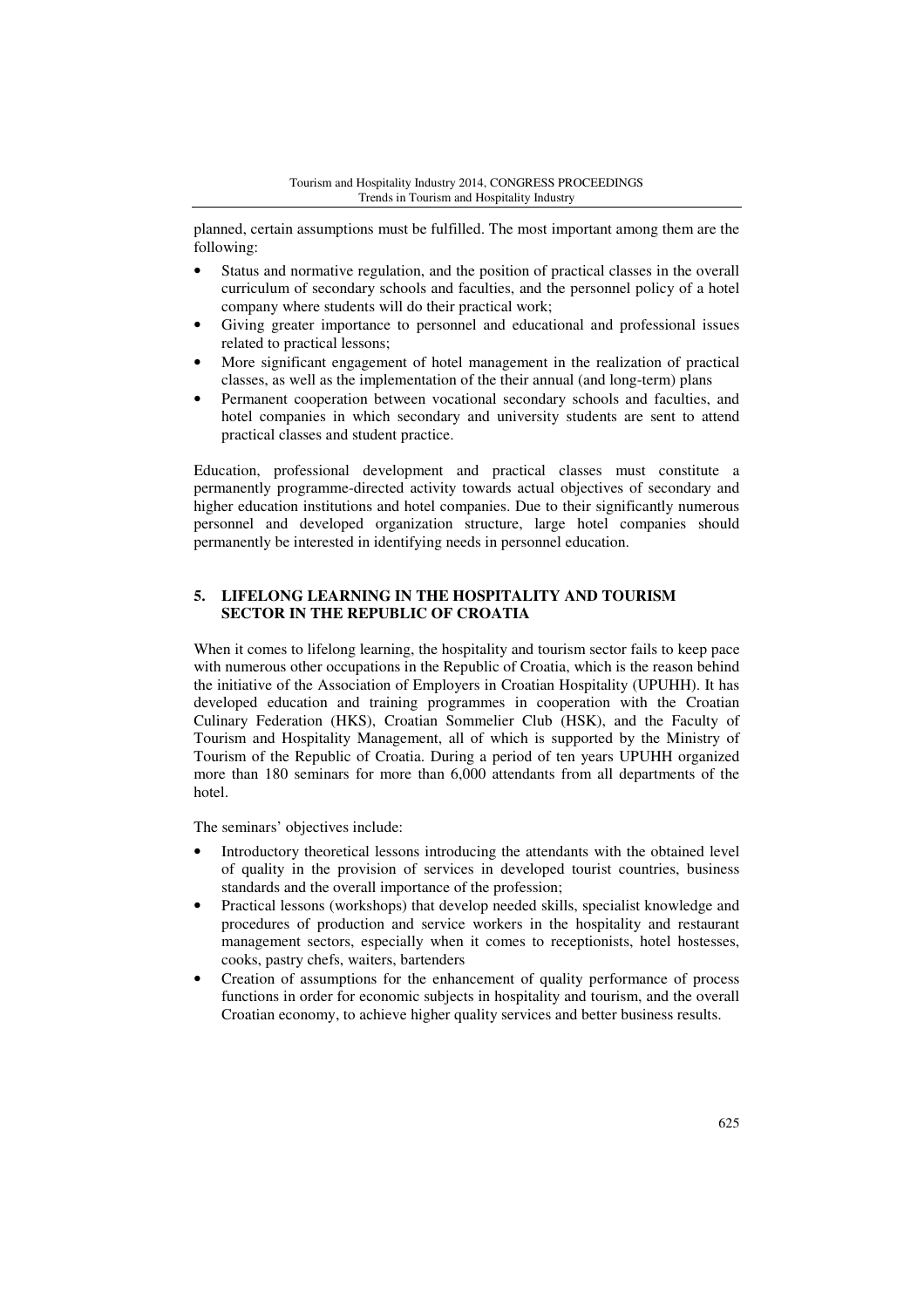Besides UPUHH, on the market there are specialized companies and associations conducting programmes of education, training and consulting. However, their engagement is irrelevant when compared to the number of employees in the hospitality and tourism sectors neither of which show interest for the education and professional development of personnel nor have they recognized the importance thereof.

# Table 2: **Organizations offering lifelong learning programmes in the Republic of Croatia**

|                  | Organization                 | <b>Organization's programme</b>       |  |  |
|------------------|------------------------------|---------------------------------------|--|--|
|                  |                              |                                       |  |  |
|                  | Association of Employers in  | Professional development of           |  |  |
|                  | <b>Croatian Hospitality</b>  | production and service employees in   |  |  |
|                  |                              | the hospitality and restaurant        |  |  |
|                  |                              | management sectors                    |  |  |
| $\overline{2}$ . | Croatian Sommelier Club      | Education of professional sommeliers  |  |  |
| 3.               | Public Open University Libar | In 2008-2009 conducted professional   |  |  |
|                  |                              | and education programmes in the field |  |  |
|                  |                              | of tourism and hospitality            |  |  |

Source: Authors' work

l

In order to achieve the objective of improving the tourism industry through education and training of personnel in tourism the following prerequisites must be met:<sup>6</sup>

- Defined minimum tourist contents that must be included in the regular curricula at all education level
- Improved teaching and communicating methods modelled upon the best methods in the world
- Set criteria for the evaluation of public and private, education and scientific institutions important for the development of tourism
- Created legal basis for the certification and licensing of knowledge based on uniform criteria for the profession
- Ensured conditions for conducting practical classes and practical work, and enabled other opportunities for acquiring experience and linking theory and best practices
- Developed organizational forms and channels for providing consultancy services to personnel in tourism
- Proposed system of tax policy measures, incentives and exemptions to improve the system and ensure different financing sources.

The lifelong learning programme "Food and Beverage Specialist" at the Faculty of Tourism and Hospitality Management in Opatija received a positive professional and pedagogical opinion of the Agency for Vocational Education and Training and Adult Education to perform the programme in the hospitality and tourism sector. The above

<sup>6</sup> Peršić, M., *Obrazovanje, znanost i kadrovi kao pretpostavka razvoja turizma*, http://www.uniri.hr/gprt/f, 2005., p. 14.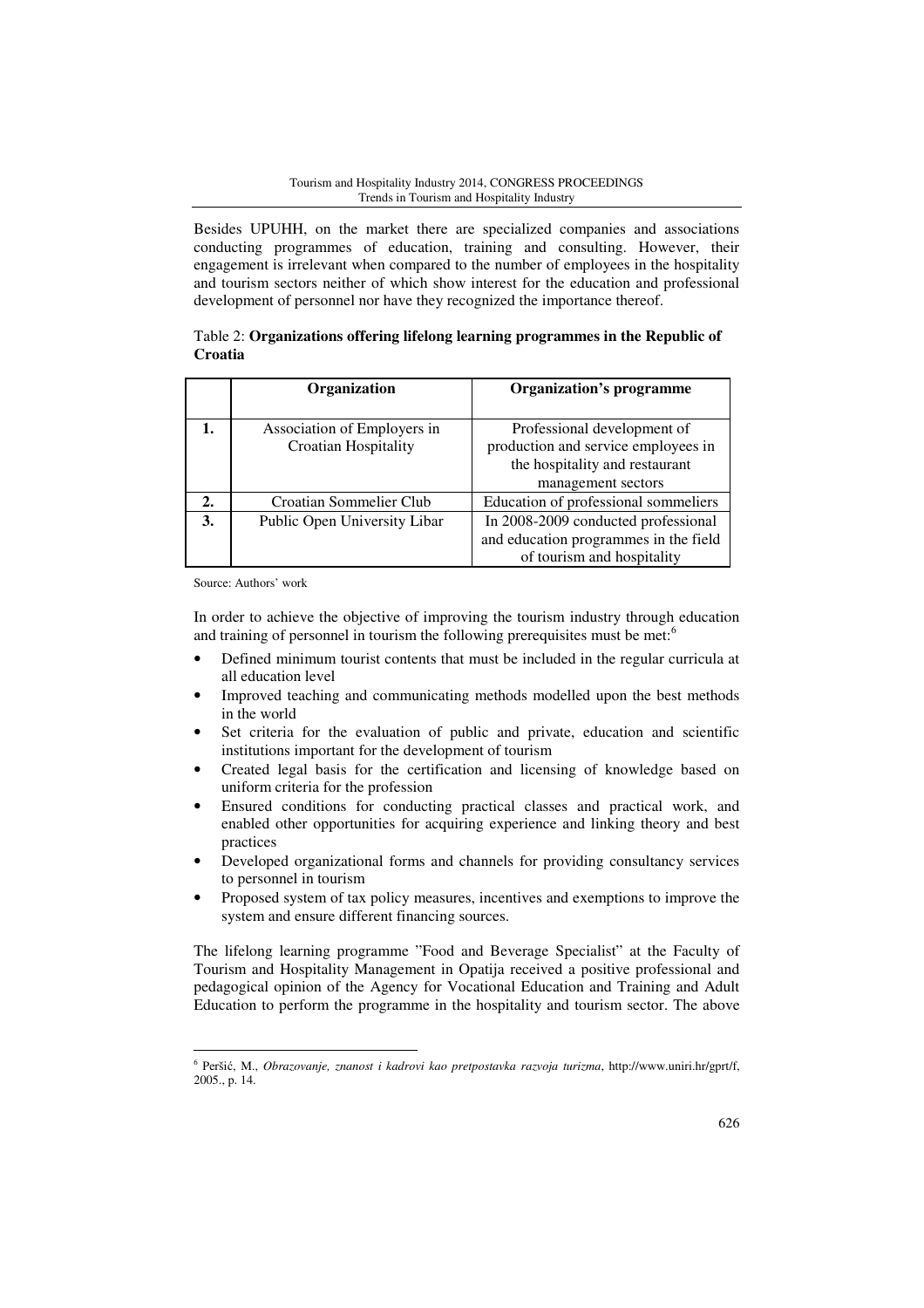programme was also approved by the Ministry of Science, Education and Sports of the Republic of Croatia and the University of Rijeka.

The food and beverage sector is extremely important for overall tourist satisfaction, which can be seen in Figure 3. The research was conducted on 500 respondents who have stayed in hotels on the Croatian coast in the season of 2013. It was found that 30 %, i.e. 148 respondents, consider accommodation services as the key element of satisfaction in hospitality and tourism. Food and beverage services are the key elements of satisfaction for 287 respondents, i. e. 57 %, while 65 respondents, i.e. 13 %, declared other services to be the most important<sup>7</sup>.



Figure 3: **Elements of satisfaction in hospitality and tourism** 

Source: Authors' work

l

The conducted research has shown that more than  $50\%$  of satisfaction with services amounts to food and beverage services, which is rather important, especially if it is kept in mind that most of the guests in hotels consume meals on a half board basis followed by overnight stays with included breakfast. A very small number of hotels provides full board services, mainly because of the demand.

As a form of extra service, restaurants offering food and beverages present a key element of satisfaction at a destination because they do not include additional elements such as accommodation services or other services that can reduce dissatisfaction. Due to the above, the quality of hospitality services needs to be improved through lifelong training of personnel in order to raise awareness among all employees that the quality of services should be a number one priority and that a guest must not leave a hospitality facility dissatisfied. A "customer relation management" system can help achieve that objective. According to Galičić and Ivanović, the system tackles the very essence and integrity of service providers' relations necessary to create and successfully deliver a value for a customer<sup>8</sup>, with simultaneous distributor's profit.

<sup>7</sup> Other services include wellness, sports and animation.

<sup>8</sup> Galičić V., Ivanović S., *Menadžment zadovoljstva gosta*, Fakultet za menadžment u turizmu i ugostiteljstvu, Opatija, 2008, p. 53.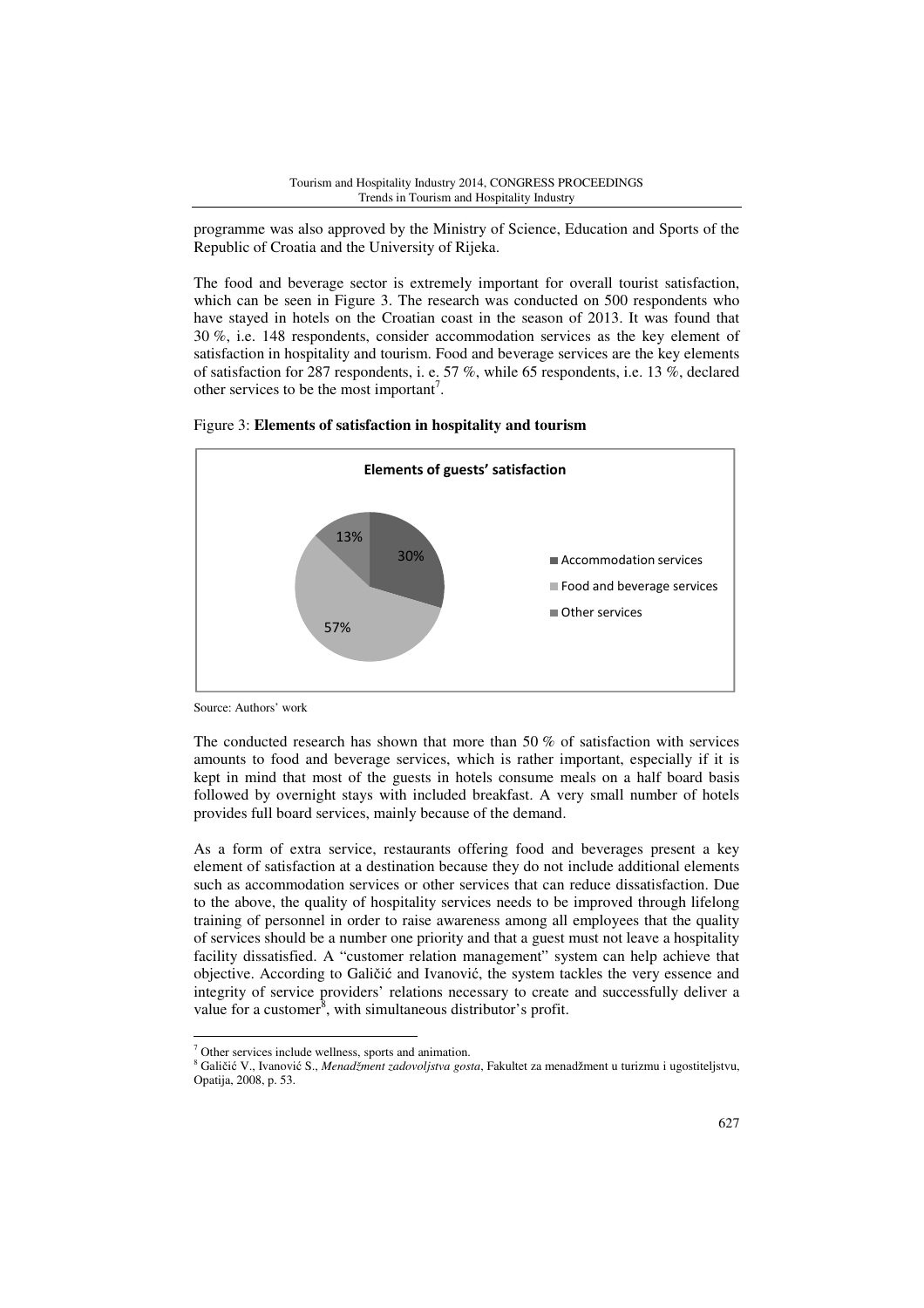Table 3 shows that the lifelong learning programme "Food and Beverage Specialist" in its three years of existence has attracted 118 attendants form all over Croatia.

| Table 3: Number of people who attended the lifelong learning programme "Food" |
|-------------------------------------------------------------------------------|
| and Beverage Specialist"                                                      |

|                                | Number of attendants of the "Food and Beverage"<br>Specialist" programme |           |           |  |  |  |
|--------------------------------|--------------------------------------------------------------------------|-----------|-----------|--|--|--|
| Year                           | 2011-2012                                                                | 2012-2013 | 2013-2014 |  |  |  |
| Number of<br><i>attendants</i> | 36                                                                       | 48        |           |  |  |  |

Source: Authors' work

Table 4 shows the structure of attendants of the lifelong learning programme "Food and Beverage Specialist" in the academic years 2011-2012 and 2012-2013. It is obvious that there are more male than female attendants, the ratio being 31 to 5 in the first observed period and 34 to 14 in the second observed period. Age range of the attendants is at its peak in the 19 to 39 group, amounting to 20 attendants in the first observed period, i.e. 31 attendants in the second observed period. The following is the age range between 31 and 40 with 11 and 12 attendants respectively. There were a few attendants older than 40 years - only 5 in the academic year 2011-2012 and 4 in the academic year 2012-2013. In the second observed period, i.e. academic year 2012- 2013, there was only 1 attendant under the age of 18.

Table 4: **Structure of attendants of the lifelong learning programme "Food and Beverage Specialist" in the academic years 2011-2012 and 2012-2013** 

|                  | Gender<br>structur<br>e |             | Age range    |               |          |                | <b>Education</b>     |                                |                   |
|------------------|-------------------------|-------------|--------------|---------------|----------|----------------|----------------------|--------------------------------|-------------------|
|                  | M                       | $\mathbf F$ | Unde<br>r 18 | 19<br>-<br>39 | 31<br>40 | Ove<br>r40     | <b>Secondar</b><br>y | <b>Professiona</b><br>I degree | <b>Highe</b><br>r |
| $2011 -$<br>2012 | 31                      | 5           | $\Omega$     | 20            | 11       | 5              | 24                   | $\overline{2}$                 | 12                |
| 2012-<br>2013    | 34                      | 14          |              | 31            | 12       | $\overline{4}$ | 38                   | $\mathbf{r}$                   | 3                 |

Source: Authors' work

l

Table 4 also shows that 24 attendants in the academic year 2011-2012 completed secondary education, in comparison to 38 of them in the academic year 2012-2013. There were 2 attendants with a professional degree in the first observed period and 7 in the second observed period. Attendants with a higher education degree include 12 attendants in the first observed period and 3 in the second observed period.

<sup>&</sup>lt;sup>9</sup> 34 people enrolled in the programme in the academic year 2013-2014, but they still attend the lifelong learning programme "Food and Beverage Specialist".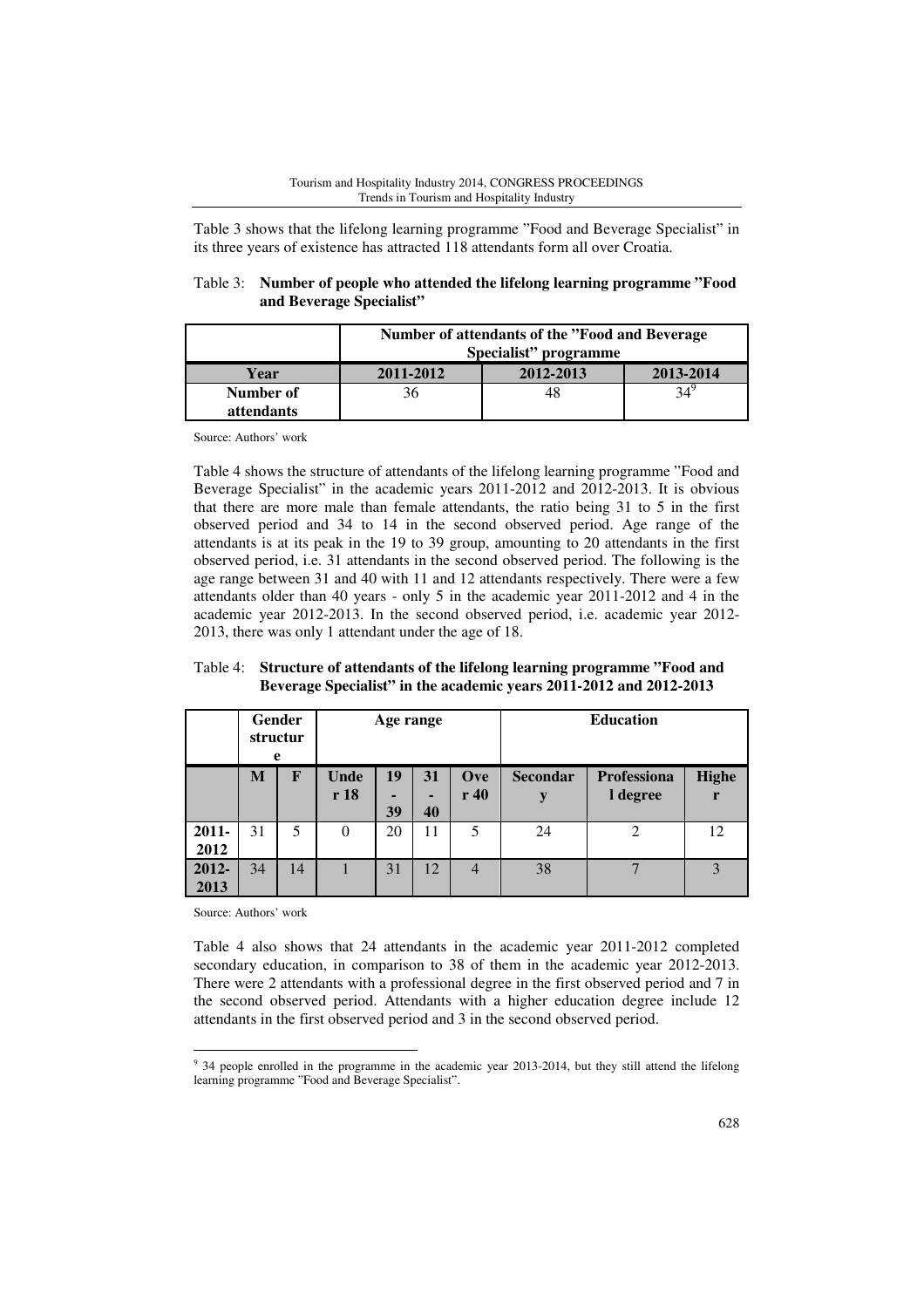#### **CONCLUSION**

Education of personnel and their professional development comprise the most important factor that both directly and indirectly reflects the competitiveness of a tourism product. On the tourism market the Republic of Croatia has been recognized as a destination that can develop its potentials, and following the accession to the EU additional efforts need to be invested in strengthening competitiveness, promoting both existing and new resources, services, and products.

Education, professional development and practical classes must constitute a permanently programme-directed activity towards the actual objectives of secondary and higher education institutions and hotel companies.

Current trends in the hospitality and tourism sector demand continuous investment in education and programmes that will help to raise the quality of services provided in the hospitality and tourism industry. Investment in its personnel is inevitable for a tourism company striving to meet the guests' needs since it thereby educates them to provide additional satisfaction to customers. Moreover, satisfied personnel will demonstrate their satisfaction in contact with guests, thus presenting an organization culture that will ultimately affect the guests' satisfaction.

#### **REFERENCES**

*Book:* 

Galičić V., Ivanović S., *Menadžment zadovoljstva gosta*, Fakultet za menadžment u turizmu i ugostiteljstvu, Opatija, 2008 .

*Journal articles:* 

Bartoluci M., Budimski V., *Obrazovni sustav stru*č*nih kadrova za potrebe turizma u Hrvatskoj*, Hrvatski znanstveno stručni skup o menadžmentu u turizmu i sportu: zbornik radova, Vol. 1 No. 1, March 2010, 7-20.

Galičić V., Ivanović S., *Informacijska tehnologija i organizacijska kultura hotelskih poduze*ć*a*, Informatologia, Vol. 41, Zagreb, 2008, 33-38.

Peršić, M., *Obrazovanje, znanost i kadrovi kao pretpostavka razvoja turizma*, http://www.uniri.hr/gprt/f, 2005.

*Institutional publications:*

Hendija, Z., et al., *Unapre*đ*enje srednjoškolskog obrazovanja za potrebe hotelijerstva i ugostiteljstva Hrvatsk*e, Zagreb: Institut za turizam, 1998.

Statistical Yearbook of the Republic of Croatia for 2012, Croatian Bureau of Statistics, Zagreb, 2013

**Luka Perman**, MA, Assistant University of Rijeka Faculty of Tourism and Hospitality Management, Opatija Primorska 42, 51410 Opatija, Croatia Tel.: +385 51 294 887 Fax: +385 51 291 965 E-mail: lukap@fthm.hr